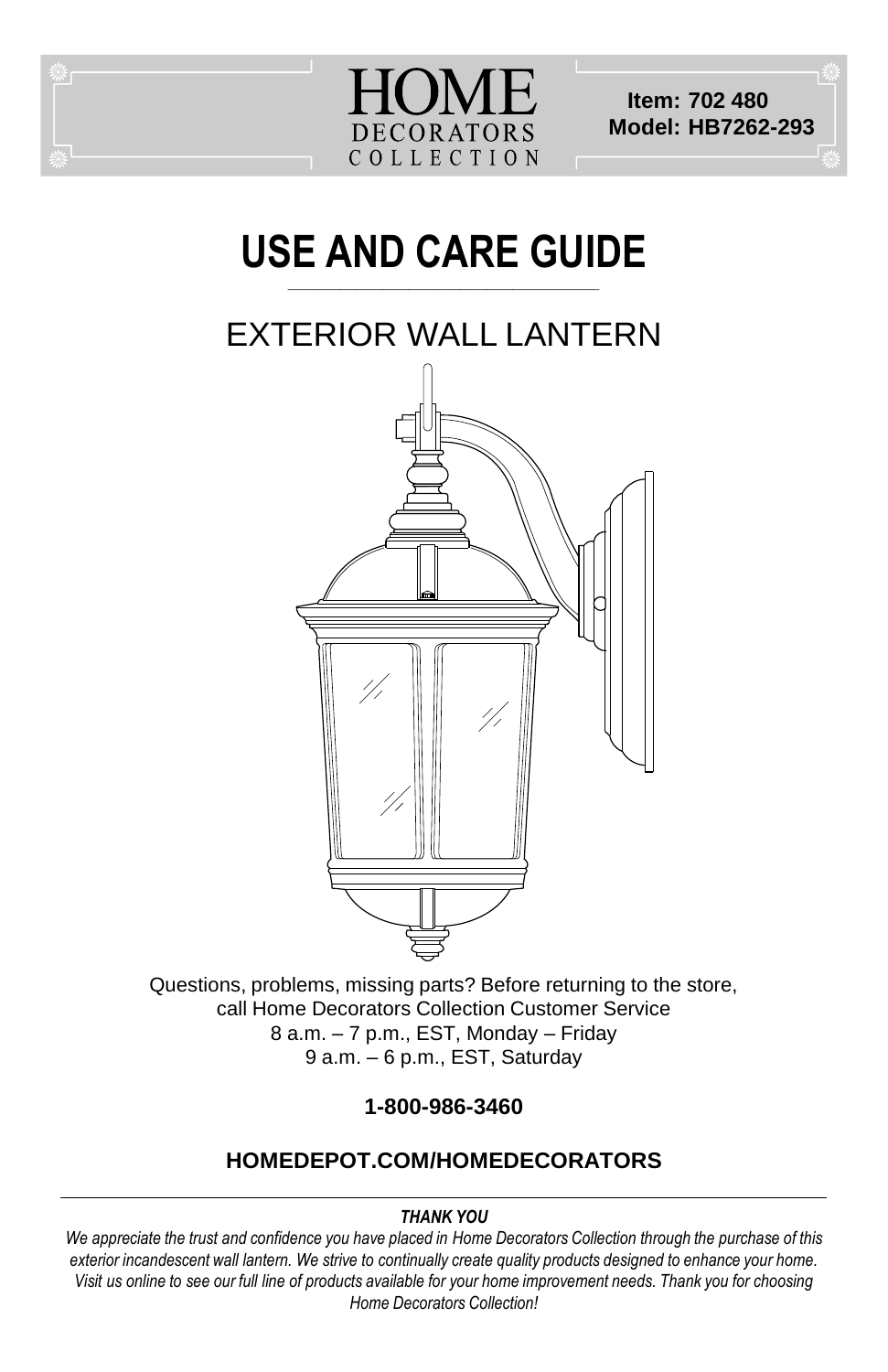# **Table of Contents**

| <b>Table of Contents</b>  |  |
|---------------------------|--|
| <b>Safety Information</b> |  |
| Warranty                  |  |
| <b>Pre-Installation</b>   |  |
| Planning the Installation |  |
| Tools                     |  |
| Hardware                  |  |
| Package Contents          |  |

#### **Safety Information**

- $\Box$  Before starting installation of this fixture or removal of a previous fixture, disconnect the power by turning off the circuit breaker or by removing the fuse at the fuse box.
- $\Box$  Consult a qualified electrician if you have any electrical questions or need to replace the driver.
- $\Box$  If you have any non-electrical questions about this fixture, please contact our Customer Service Team at 1-800-986-3460 or

HOMEDEPOT.COM/HOMEDECORATORS.

#### **Warranty**

#### **WHAT IS COVERED**

The manufacturer warrants this lighting fixture to be free from defects in materials and workmanship for a period of two (2) years from date of purchase. This warranty applies only to the original consumer purchaser and only to products used in normal use and service. If this product is found to be defective, the manufacturer's only obligation, and your exclusive remedy, is the repair or replacement of the product at the manufacturer's discretion, provided that the product has not been damaged through misuse, abuse, accident, modifications, alterations, neglect or mishandling.

#### **WHAT IS NOT COVERED**

This warranty shall not apply to any product that is found to have been improperly installed, set-up, or used in any way not in accordance with the instructions supplied with the product. This warranty shall not apply to a failure of the product as a result of an accident, misuse, abuse, negligence, alteration, or faulty installation, or any other failure not relating to faulty material or workmanship. This warranty shall not apply to the finish on any portion of the product, such as surface and/or weathering, as this is considered normal wear and tear.

The manufacturer does not warrant and specially disclaims any warranty, whether expressed or implied, of fitness for a particular purpose, other than the warranty contained herein. The manufacturer specifically disclaims any liability and shall not be liable for any consequential or incidental loss or damage, including but not limited to any labor/expense costs involved in the replacement or repair of said product.

Contact the Customer Service Team at 1-800-986-3460 or visit HOMEDEPOT.COM/HOMEDECORATORS.

| <b>Installation</b>         |  |
|-----------------------------|--|
| Operation                   |  |
| <b>Care and Cleaning</b>    |  |
| <b>Exterior Maintenance</b> |  |
| Interior Maintenance        |  |
| Troubleshooting             |  |



**WARNING:** Disconnect the power prior to removing or installing a light fixture.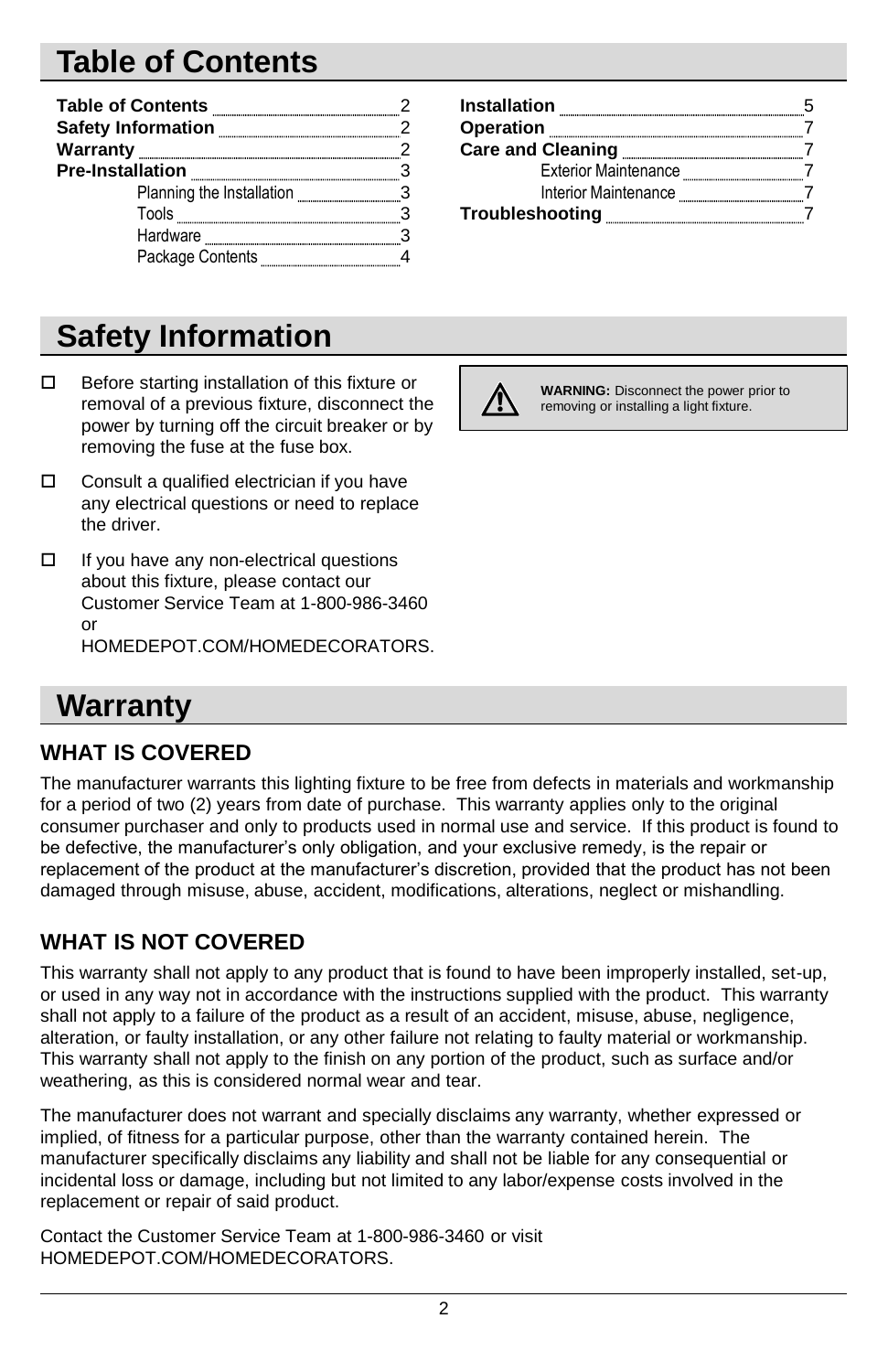# **Pre-Installation**

#### **PLANNING THE INSTALLATION**

Read all instructions before assembly and installation. Before starting installation of the fixture or removal of a previous fixture, disconnect the power by turning off the circuit breaker or by removing the fuse at the fuse box. To avoid damaging this product, assemble it on a soft, non-abrasive surface such as carpet or cardboard.

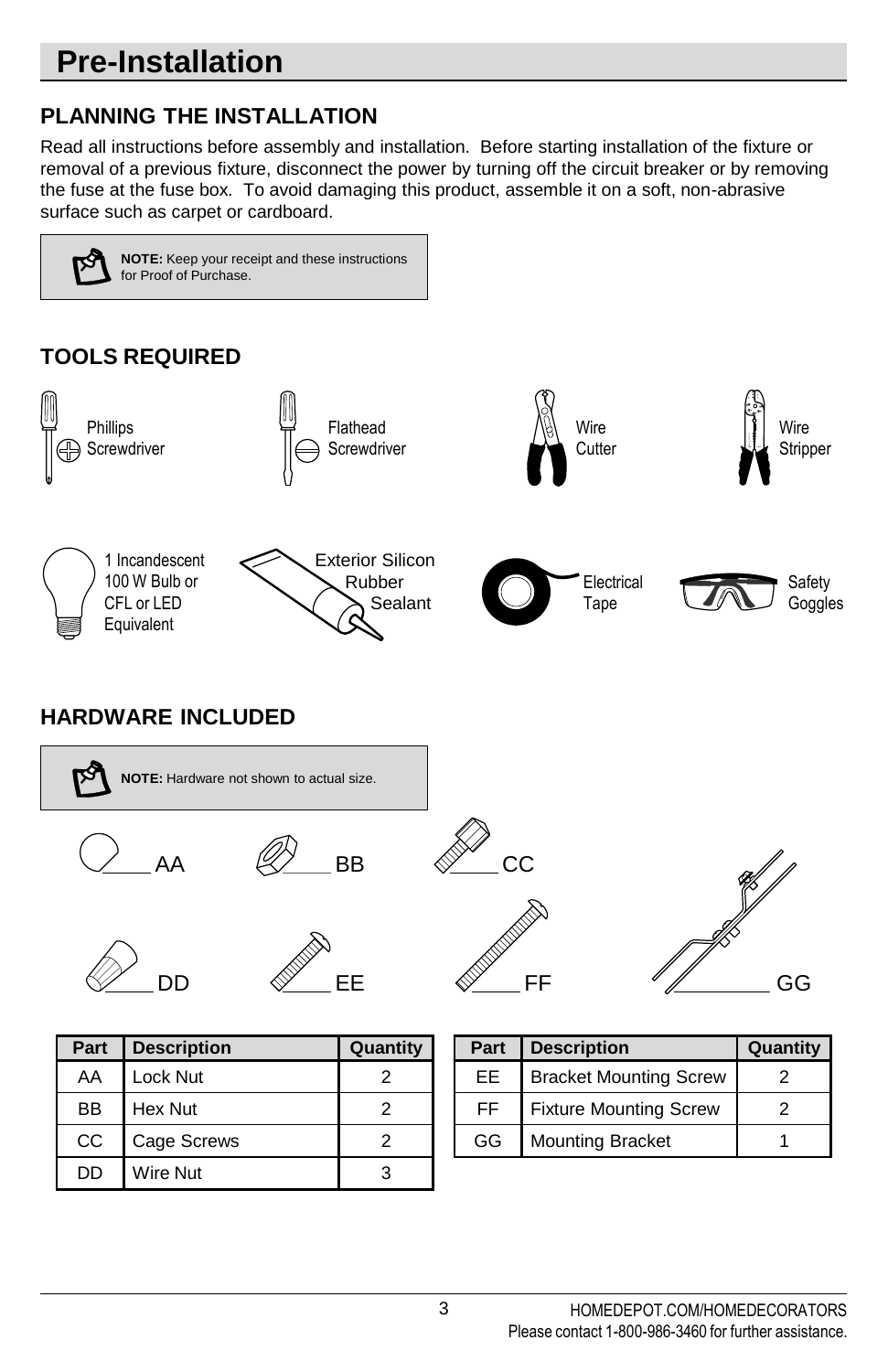# **Pre-Installation (continued)**

#### **PACKAGE CONTENTS**



| Part | <b>Description</b>  | Quantity |
|------|---------------------|----------|
|      | <b>Fixture Body</b> |          |
|      | Cage                |          |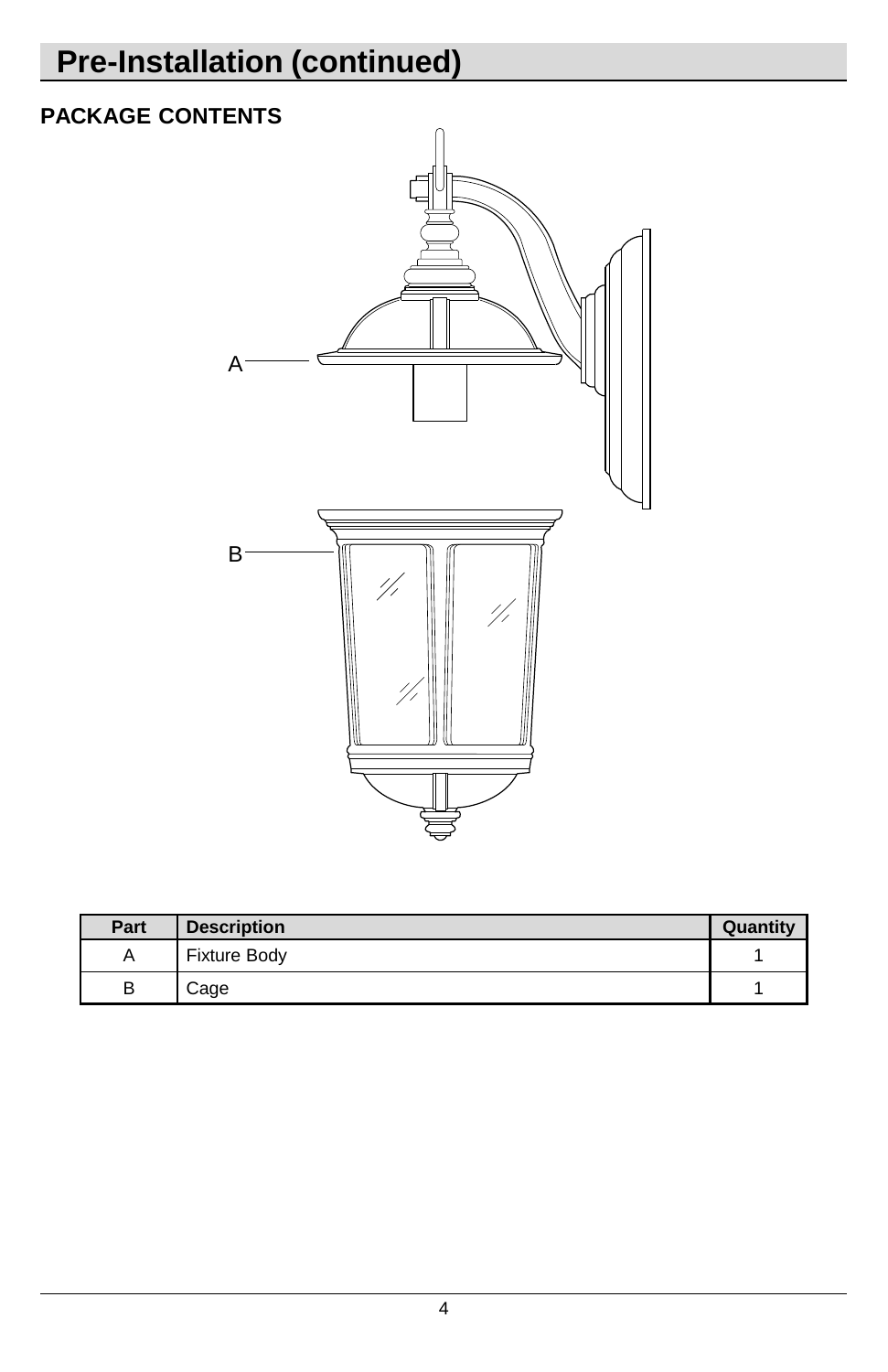#### **Installation**

#### **1 Mounting the hardware**

- $\Box$  Thread the fixture mounting screws (FF) into the provided holes of the mounting bracket (GG).
- $\Box$  Thread the hex nuts (BB) onto the fixture mounting screws (FF). Do not tighten the hex nuts (BB) at this time.
- $\Box$  Pull the supply wires out from the outlet box and mount the mounting bracket (GG) to the outlet box using the bracket mounting screws (EE).
- $\Box$  Place the back plate of the fixture body (A) over the outlet box and onto the fixture mounting screws (FF).
- $\Box$  Adjust the fixture mounting screws (FF) until they protrude out from the back plate 1/4 in.
- $\Box$  Remove the fixture body (A) and secure the position of the fixture mounting screws (FF) by tightening the hex nuts (BB) against the mounting bracket (GG).



**2 Connecting the wires**

**NOTE:** If you have electrical questions consult your local electrical code for approved grounding methods.

- $\square$  Connect the black supply wire to the black fixture wire using a wire nut (DD).
- $\Box$  Connect the white supply wire to the white fixture wire using a wire nut (DD).
- $\Box$  Connect the fixture ground wire to the supply ground wire using a wire nut (DD).
- $\Box$  Wrap all wire connections with electrical tape for a more secure connection.

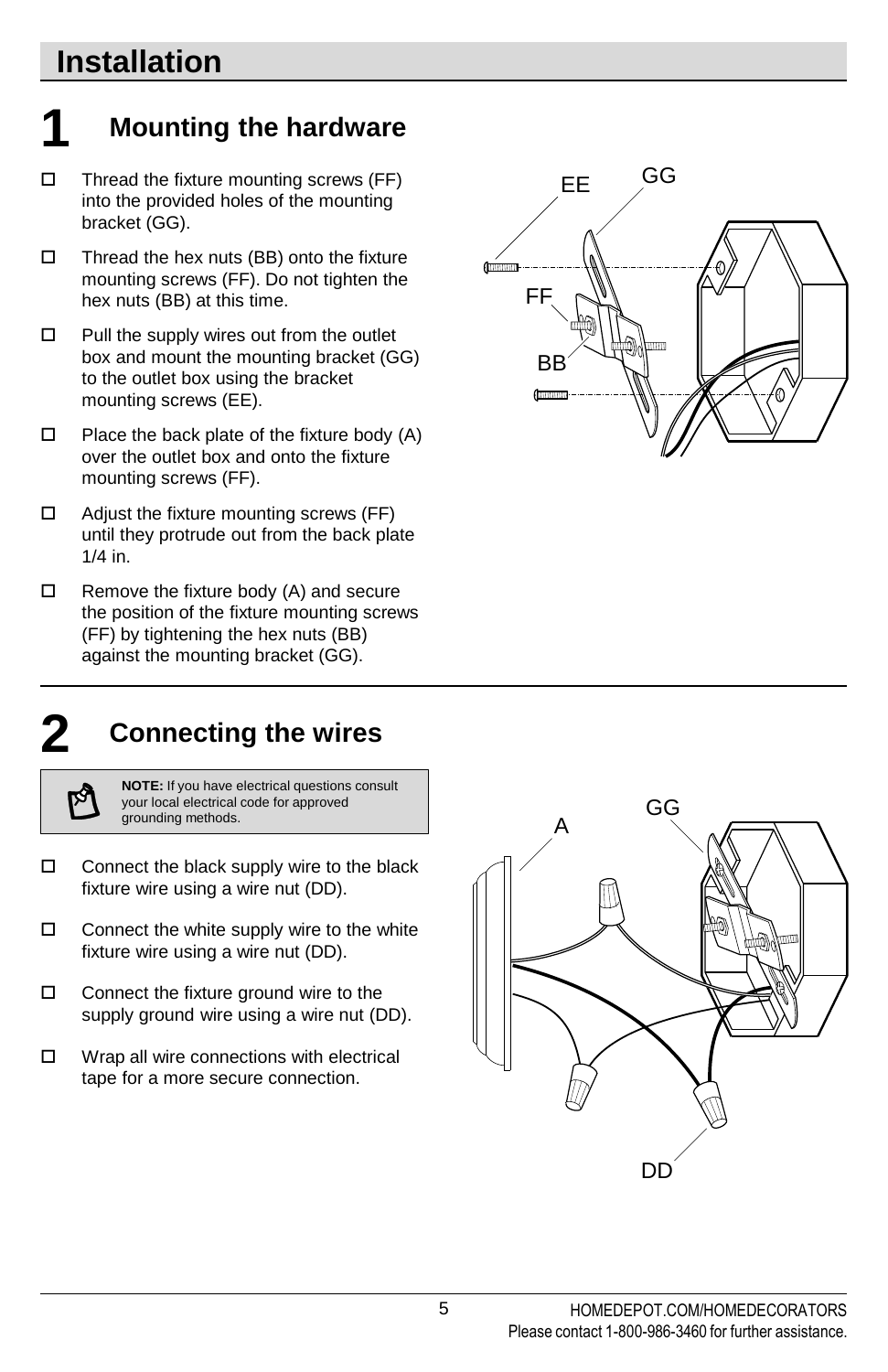# **Installation (continued)**

# **3 Mounting the fixture**

- $\Box$  Place the back plate of the fixture body (A) onto the fixture mounting screws (FF) and secure it into place by using the lock nuts (AA) provided.
- $\Box$  Caulk the upper 2/3<sup>rds</sup> of the back plate on the fixture body (A).
- $\Box$  Leave the bottom 1/3<sup>rd</sup> un-caulked for drainage of any water that may leak into the enclosure.



## **4 Assembling the fixture**

**NOTE:** Do not exceed a 100 watt incandescent light bulb.

- $\Box$  Install up to a 100 watt light bulb or Listed SBCFL (Self-Ballasted Compact Fluorescent Lamp [not provided]) in the socket of the fixture body (A). Do not exceed a 100 watt incandescent light bulb, or a 26 watt SBCFL.
- $\Box$  Attach the cage (B) to the main fixture body (A) using the provided cage screws (CC).

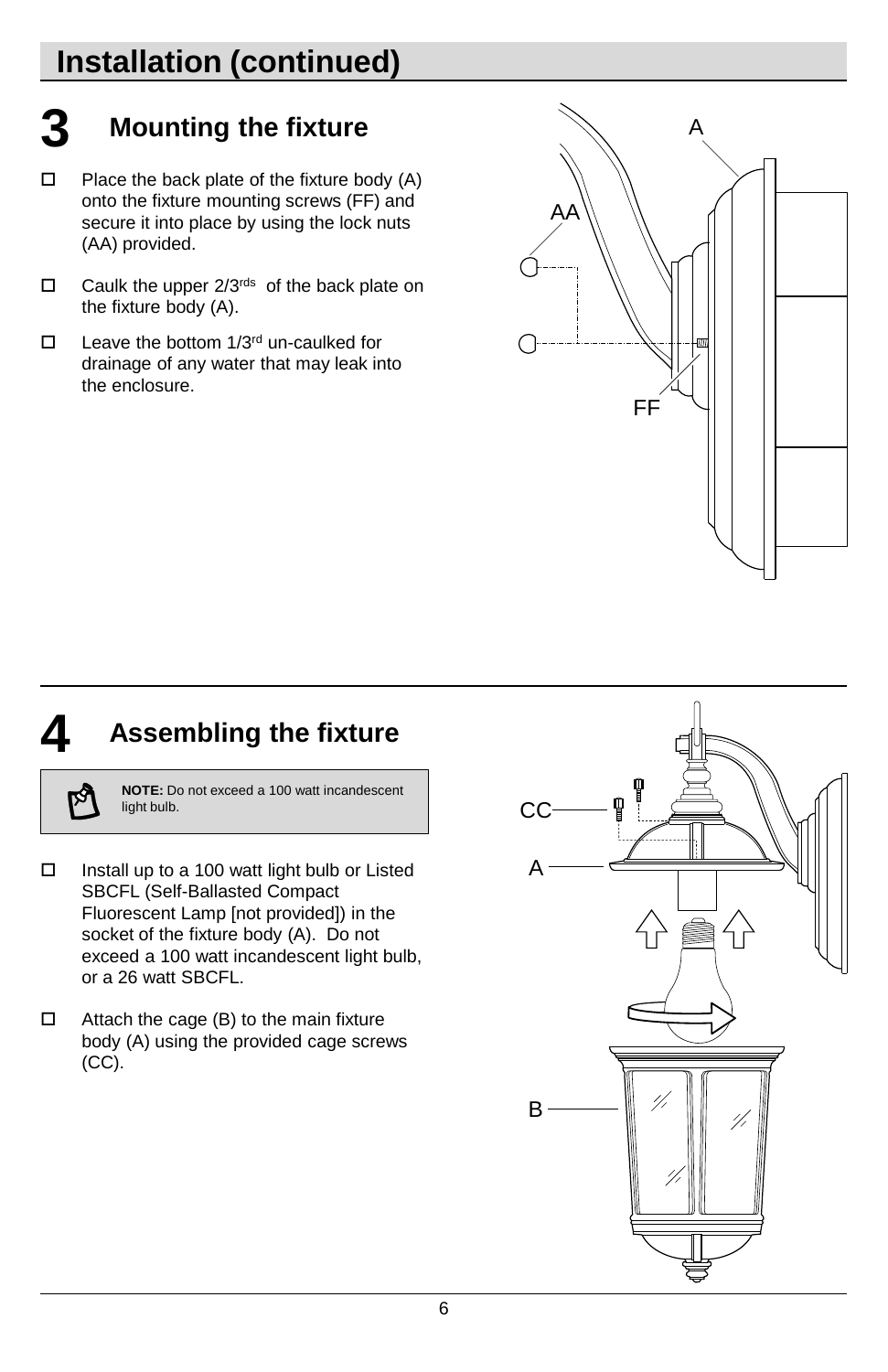#### **Operation**

- $\Box$  Turn on power at the circuit breaker or fuse box.
- $\Box$  Turn the light switch on to activate the fixture.

#### **Care and Cleaning**

#### **EXTERIOR MAINTENANCE**

 $\Box$  Use a dry or slightly dampened clean cloth and wipe the surface of the fixture.

#### **INTERIOR MAINTENANCE**

- D Disconnect power to the fixture by turning off the circuit breaker or by removing the fuse at the fuse box.
- $\Box$  Use a dry or slightly dampened clean cloth to wipe the interior surface of the fixture.



**NOTE:** Do not use any cleaners with chemicals, solvents, or harsh abrasives. Use only a dry soft cloth to dust or wipe carefully.

#### **Troubleshooting**

| <b>Problem</b>                              | <b>Solution</b>                         |
|---------------------------------------------|-----------------------------------------|
| The light will not turn on.                 | Make sure the power supply is on.<br>□. |
|                                             | $\Box$ Test or replace the switch.      |
|                                             | Check the wiring.                       |
|                                             | Replace the light bulb.                 |
| The fuse blows or the circuit breaker trips | $\Box$ Check the wire connections.      |
| when the light is turned on.                |                                         |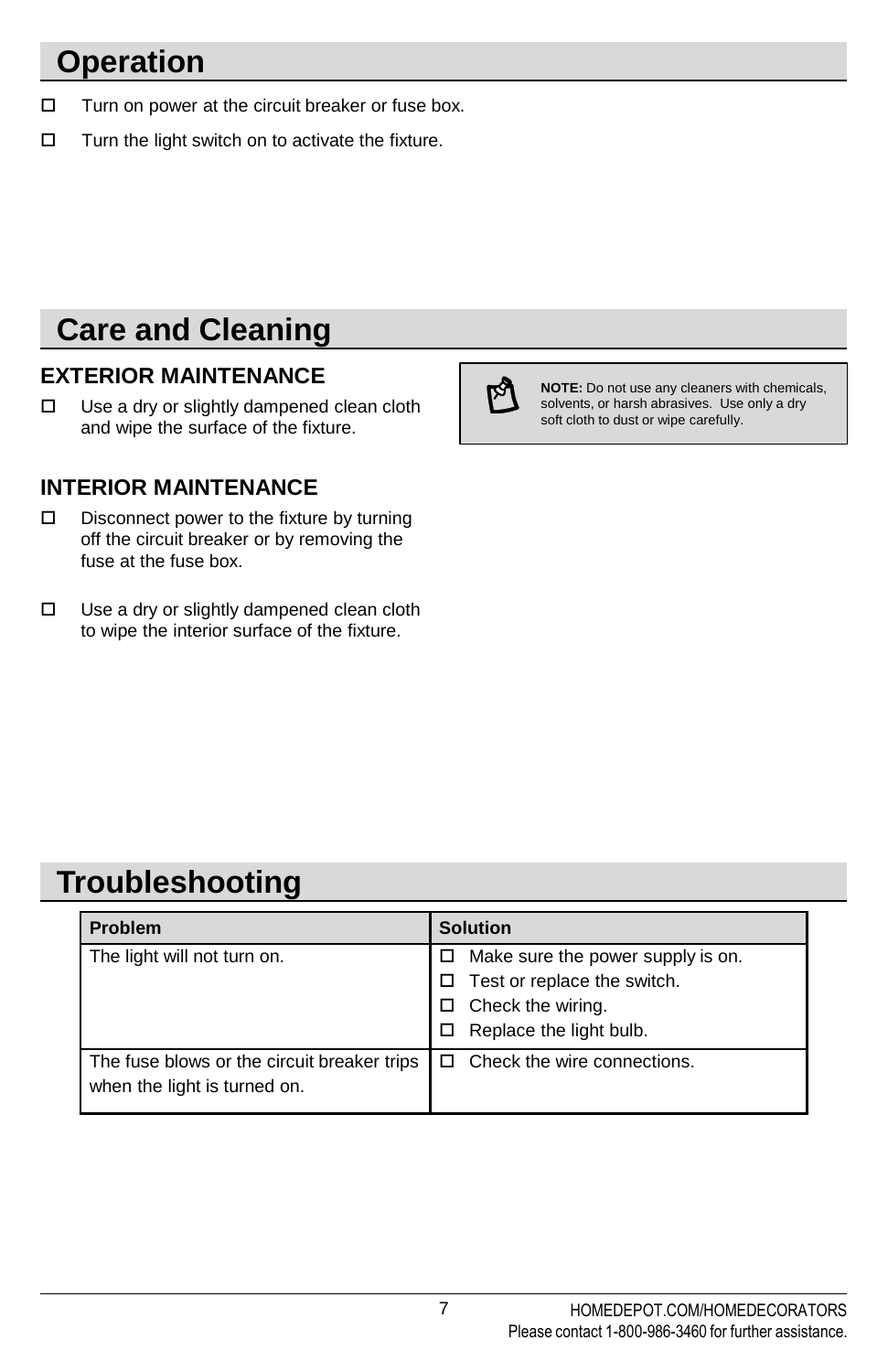# HOME DECORATORS COLLECTION

Questions, problems, missing parts? Before returning to the store, call Home Decorators Collection Customer Service 8 a.m. – 7 p.m., EST, Monday-Friday 9 a.m. – 6 p.m., EST, Saturday

**1-800-986-3460**

#### **HOMEDEPOT.COM/HOMEDECORATORS**

Retain this manual for future use.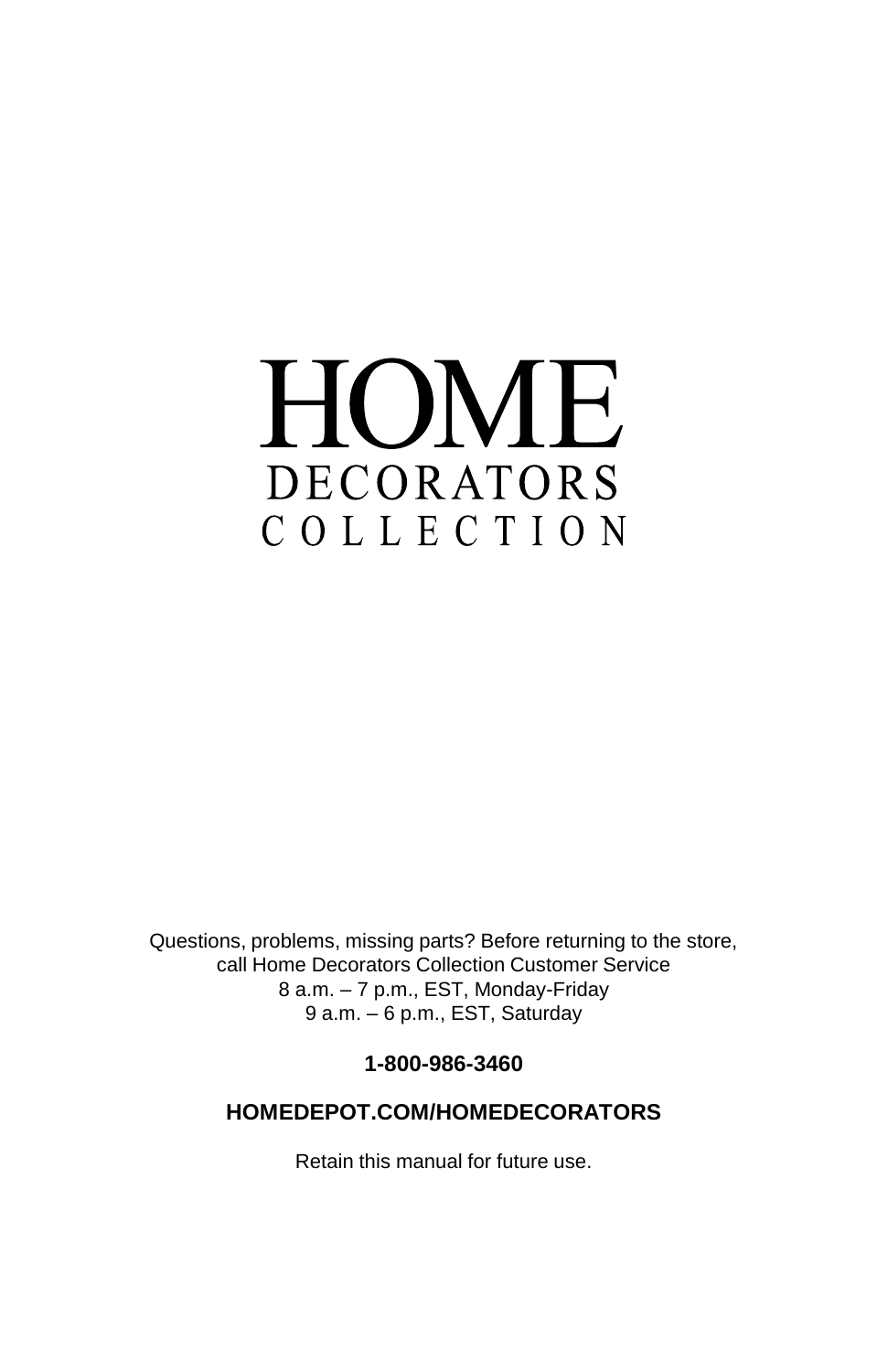

**Artículo: 702 480 Modelo: HB7262-293**

#### **GUÍA DE USO Y MANTENIMIENTO \_\_\_\_\_\_\_\_\_\_\_\_\_\_\_\_\_\_\_\_\_\_\_\_\_\_\_\_\_\_\_\_\_\_\_\_**

# FAROL PARA EXTERIORES



Preguntas, problemas, o piezas faltantes? Antes de regresar a la tienda, llama al Servicio al Cliente de Home Decorators Collection 8 a.m. – 7 p.m., Hora del Este, Lunes – Viernes 9 a.m. – 6 p.m., Hora del Este, Sábado

#### **1-800-986-3460**

#### **HOMEDEPOT.COM/HOMEDECORATORS**

#### *GRACIAS*

*Le agradecemos la confianza que han depositado en Home Decorators Collection a través de la compra de este farol incandescente de pared para exteriores. Nos esforzamos continuamente para crear productos de calidad diseñados para mejorar su casa. Visite nuestra página web para ver nuestra completa línea de productos disponibles para mejorar tu hogar. Gracias por elegir Home Decorators Collection!*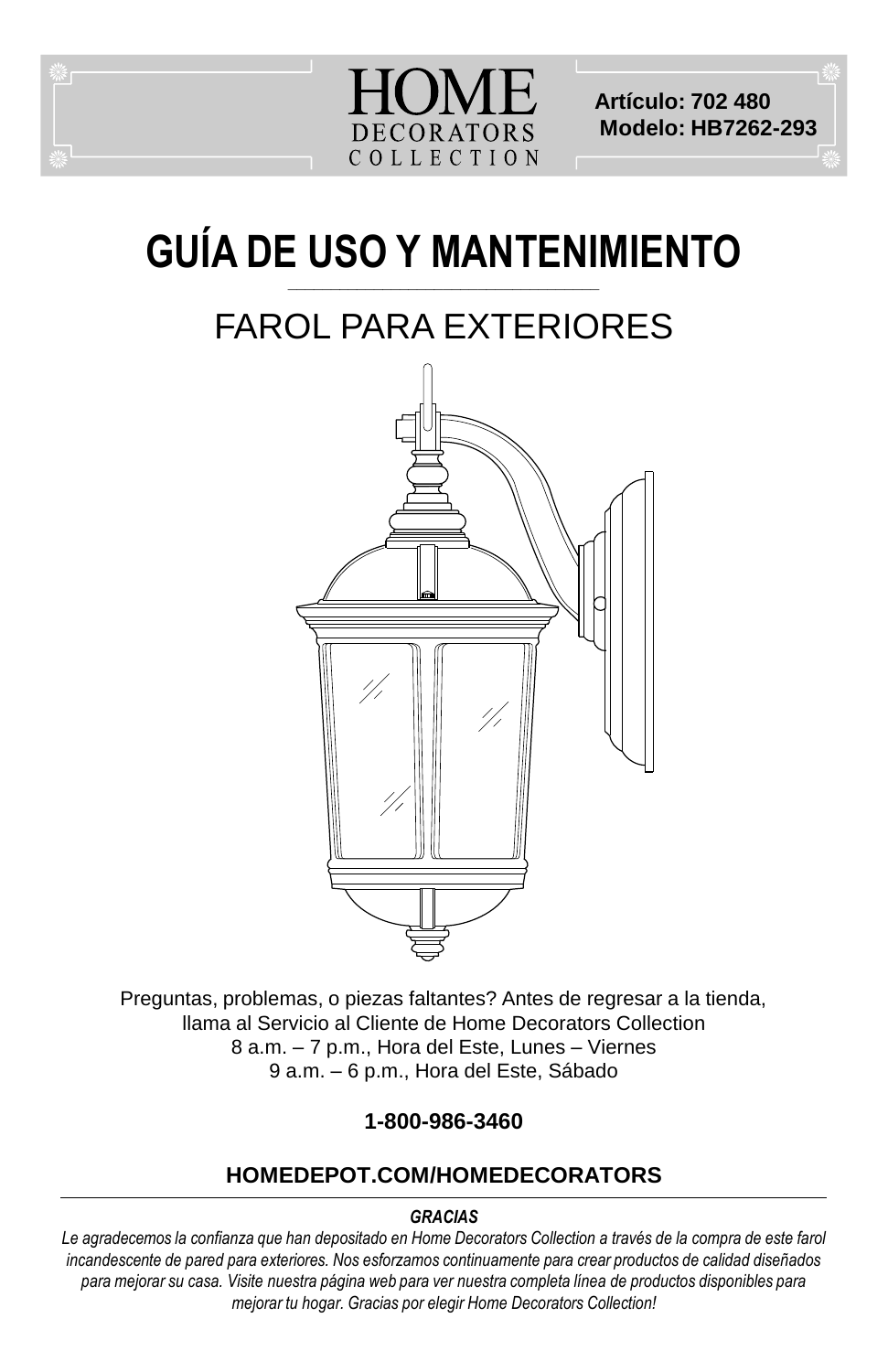# **Tabla de Contenidos**

| Tabla de Contenidos             |    |
|---------------------------------|----|
| Información de Seguridad        | 10 |
| Garantía                        | 10 |
| Pre-Instalación                 | 11 |
| Planificación de la Instalación | 11 |
| Herramienta                     |    |
| Ferretería                      |    |
| Contenido del Paquete           |    |

#### **Información de Seguridad**

- Antes de iniciar la instalación de este aparato o la eliminación de un accesorio anterior, desconecte la alimentación apagando el disyuntor o quitando el fusible en la caja de fusibles.
- Consulte a un electricista calificado si tiene alguna pregunta eléctrica o la necesidad de reemplazar el controlador.
- $\square$  Si usted tiene alguna pregunta que no sea eléctrica sobre este accesorio, póngase en contacto con nuestro equipo de Servicio al Cliente al 1-800-986-3460 o HOMEDEPOT.COM/HOMEDECORATORS.

| Instalación            | 13 |
|------------------------|----|
| Operación              | 15 |
| Cuidado y Limpieza     | 15 |
| Mantenimiento Exterior | 15 |
| Mantenimiento Interior | 15 |
| Solución de Problemas  | 15 |



**ADVERTENCIA:** Desconecte la alimentación antes de extraer o instalar una lámpara.

#### **Garantía**

#### **LO QUÉ ESTÁ CUBIERTO**

El fabricante garantiza que este accesorio de iluminación está libre de defectos en materiales y mano de obra por un período de dos (2) años a partir de la fecha de compra. Esta garantía se aplica sólo al comprador original y únicamente a los productos utilizados en condiciones normales de uso y servicio. Si el producto se encuentra defectuoso, la única obligación del fabricante, y su solución exclusiva, es la reparación o sustitución del producto, a discreción del fabricante, siempre que el producto no ha sido dañado por mal uso, abuso, accidente, modificaciones, alteraciones , negligencia o mal manejo.

#### **LO QUE NO ESTÁ CUBIERTO**

Esta garantía no se aplicará a cualquier producto que haya sido instalado de forma incorrecta o usado de manera que no conforme con las instrucciones suministradas con el producto. Esta garantía no se aplicará a una falla del producto como resultado de un accidente, mal uso, abuso, negligencia, alteración o instalación defectuosa, o cualquier otra falla no relacionada con defectos de material o mano de obra. Esta garantía no se aplicará a el acabado de cualquier parte del producto, tal como la superficie y / o la intemperie, ya que esto se considera como uso normal.

El fabricante no garantiza y especialmente niega cualquier garantía, ya sea expresa o implícita, de aptitud para un fin en particular, que no sea la garantía contenida en el presente documento. El fabricante declina específicamente cualquier responsabilidad y no será responsable por cualquier pérdida o daño consecuente o incidental, incluyendo pero no limitado a cualquier coste laboral / gastos involucrados en la sustitución o reparación de dicho producto.

Comuníquese con el Equipo de Servicio al Cliente al 1-800-986-3460 o visite HOMEDEPOT.COM/HOMEDECORATORS.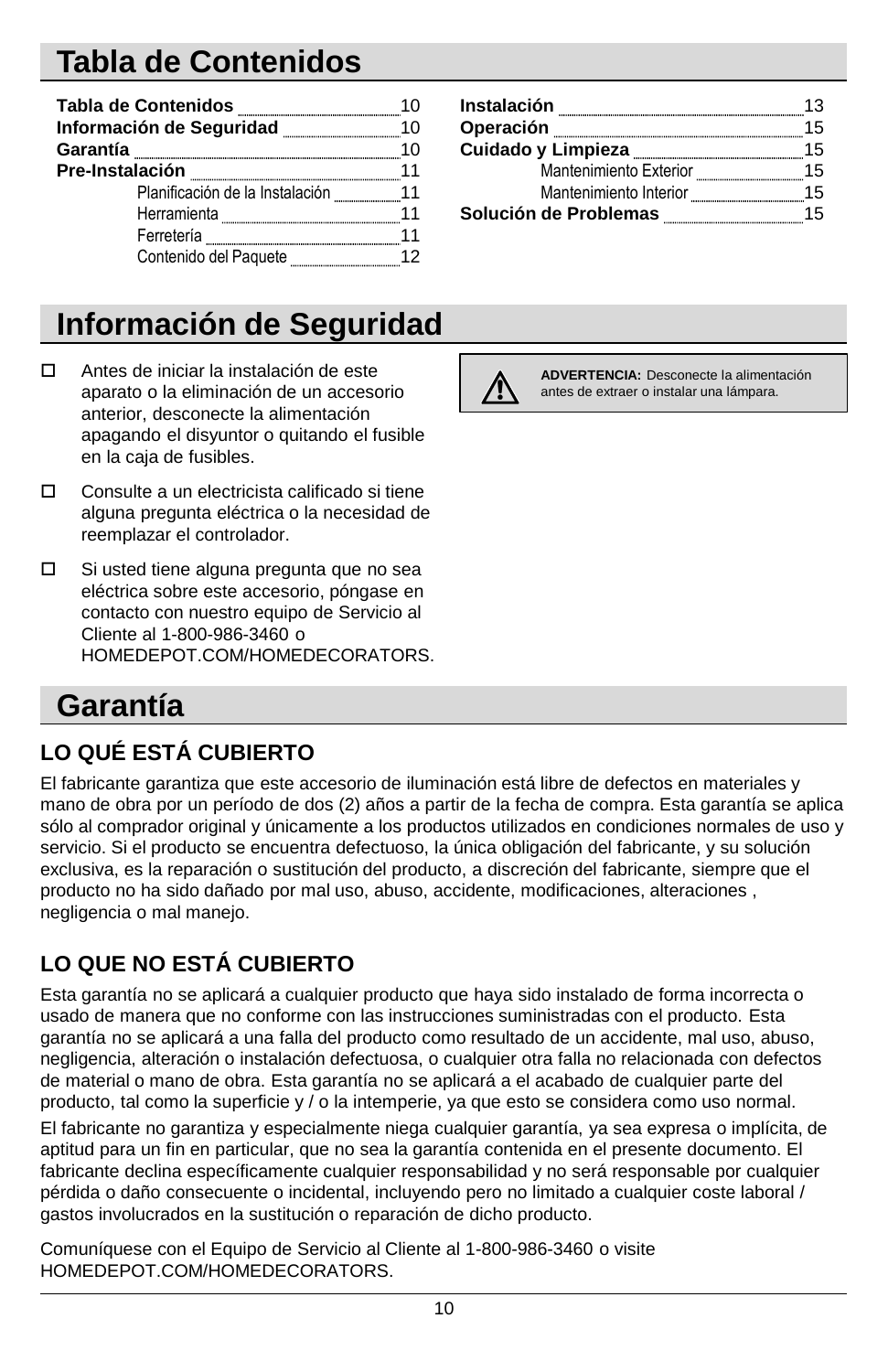# **Pre-Instalación**

#### **PLANIFICACIÓN DE LA INSTALACIÓN**

Lea todas las instrucciones antes del montaje e instalación. Antes de comenzar la instalación de la luminaria o el retiro de un artefacto anterior, desconecte la alimentación apagando el disyuntor o quitando el fusible en la caja de fusibles. Para evitar daños a este producto, montarlo en una superficie suave y no abrasiva, como una alfombra o cartón.

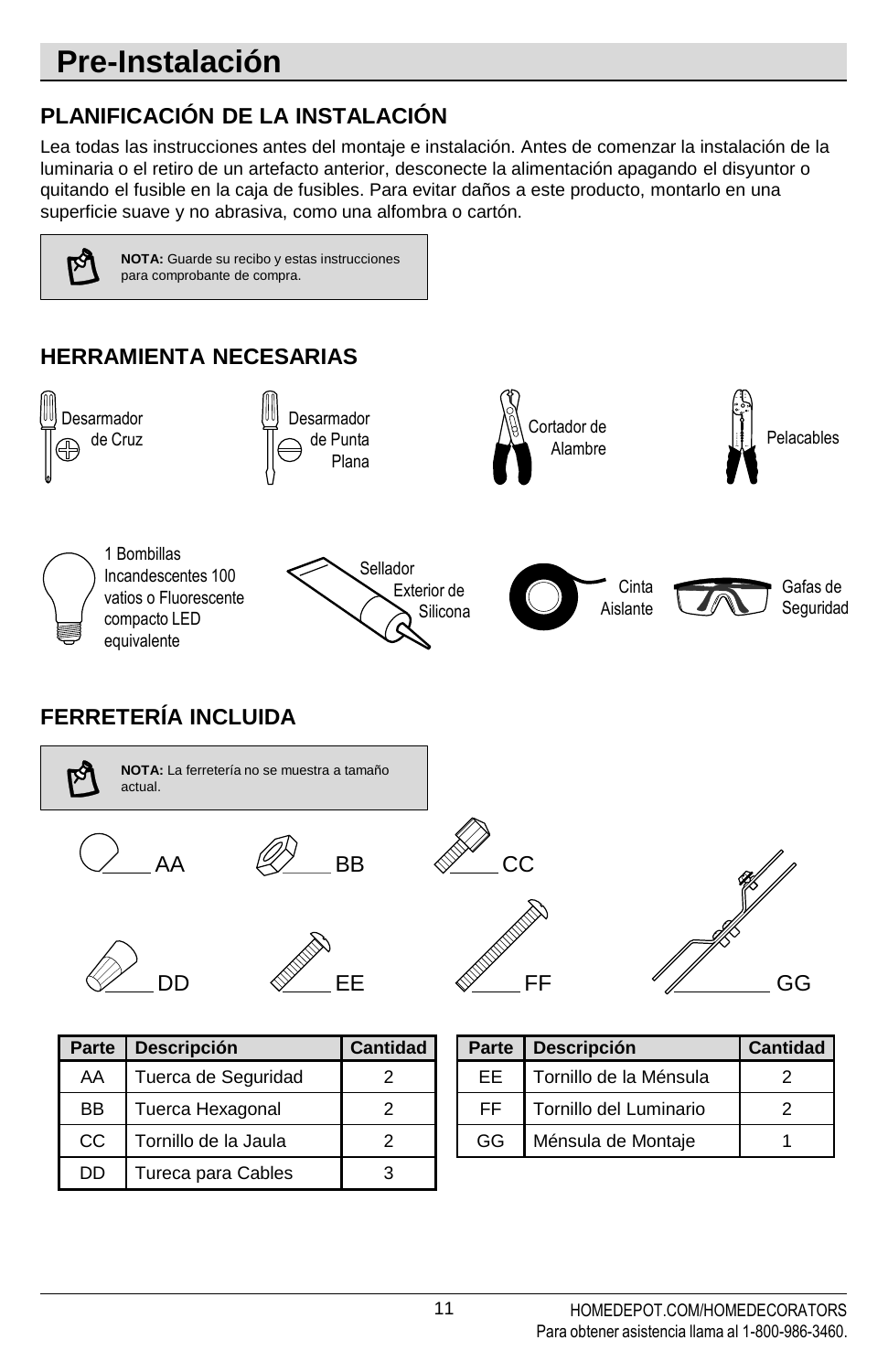# **Pre-Instalación (continuado)**

# **CONTENIDO DEL PAQUETE** A B4  $^{\prime\prime}$

| Parte | <b>Descripción</b> | <b>Cantidad</b> |
|-------|--------------------|-----------------|
|       | Cuerpo Principal   |                 |
|       | Jaula              |                 |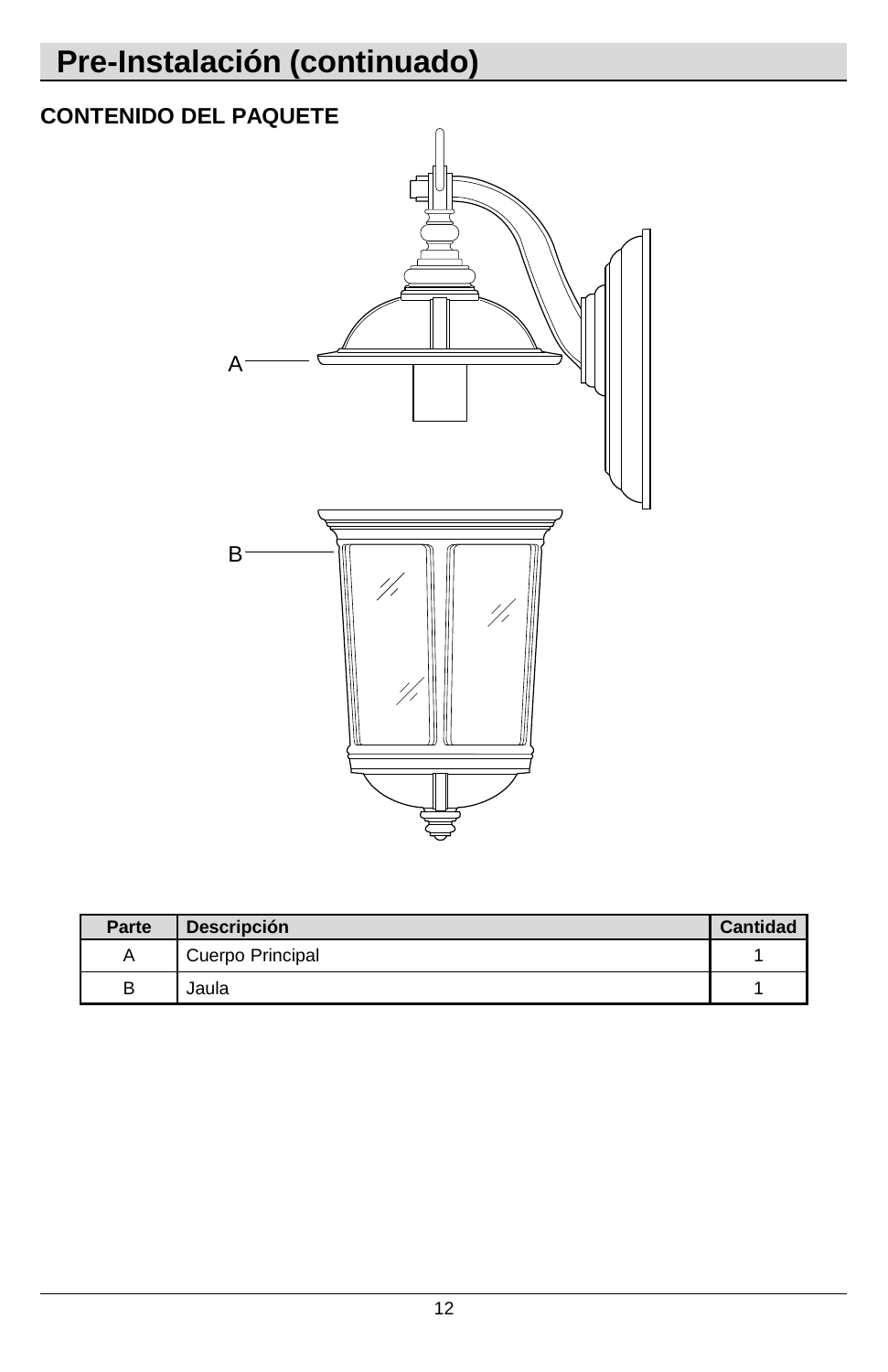#### **Instalación**

# **1 Montando la ferretería**

- Enrosque los tornillos del luminario (FF) en los agujeros provistos en la ménsula de montaje (GG).
- Enrosque las tuercas hexagonales (BB) en los tornillos del luminario (FF). No apriete las tuercas hexagonales (BB) en este momento.
- Saque los cables de alimentación de la caja de distribución y monte la ménsula de montaje (GG) sobre la caja de distribución utilizando los tornillos de la ménsula (EE).
- $\Box$  Coloque la placa del cuerpo principal (A) sobre la caja de distribución y en los tornillos del luminario (FF).
- Ajuste los tornillos del luminario (FF) hasta que sobresalgan 1/4 pulgadas de la palca.
- $\Box$  Quite la placa del cuerpo principal (A) y asegure la posición de los tornillos del luminario (FF) al apretar las tuercas hexagonales (BB) contra la ménsula de montaje (GG).



#### **2 Conectando los cables**

**NOTA:** Si tiene dudas con las conexiones eléctricas, consulte el código eléctrico de su localidad para los métodos aprobados para las conexiones a tierra.

- Conecte el cable negro de alimentación con el cable negro del luminario usando una tuerca para cables (DD).
- Conecte el cable blanco de alimentación con el cable blanco del luminario usando una tuerca para cables (DD).
- Conecte el cable del luminario a tierra con el cable de alimentación a tierra usando una tuerca para cables (DD).
- Envuelva todas las conexiones de los cables con cinta de aislar para una conexión más segura

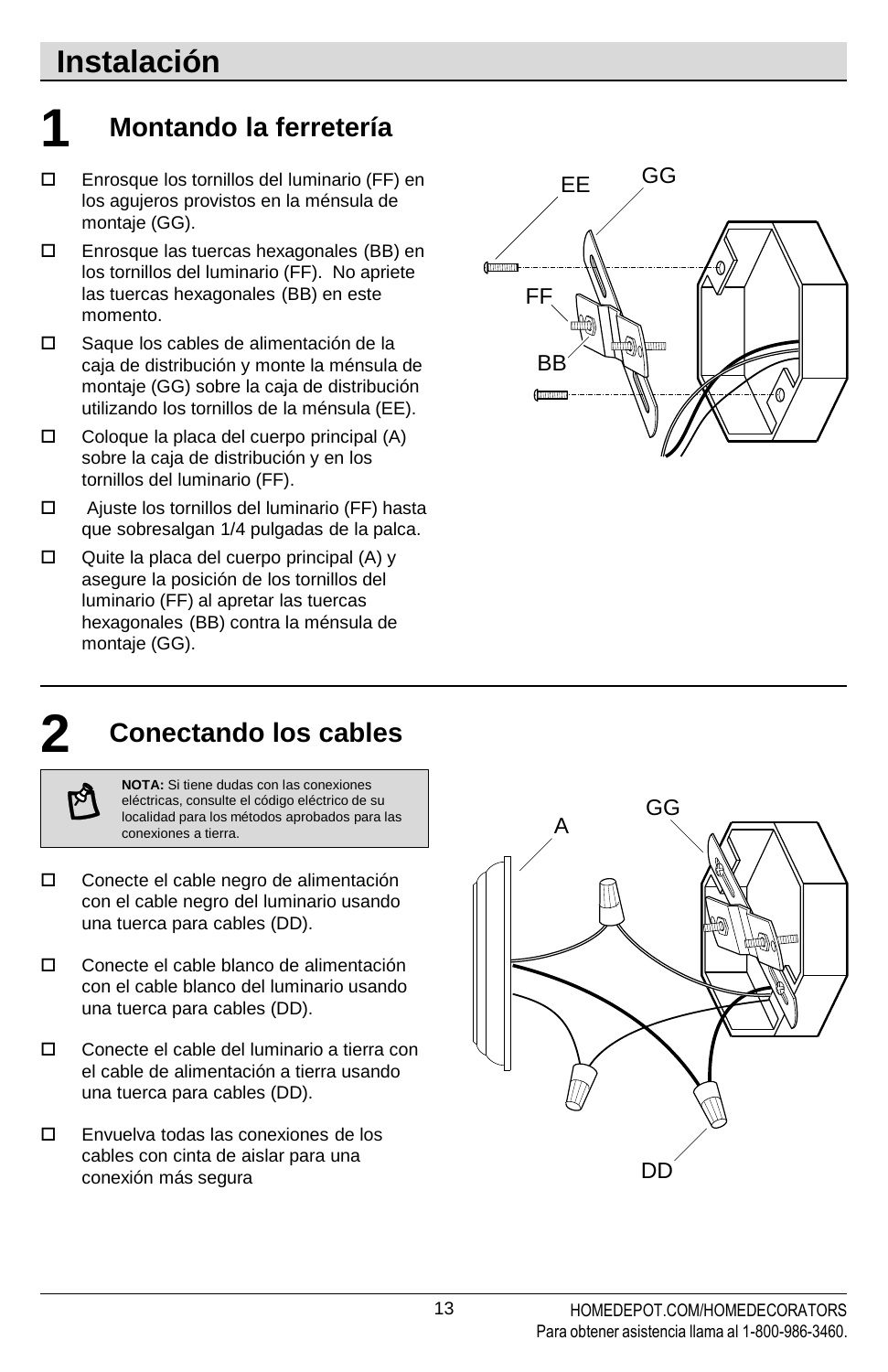# **Instalación (continuado)**

# **3 Montando el luminario**

- $\Box$  Coloque la placa del curepo principal (A) sobre los tornillos del luminario (FF) y asegúrela con las tuercas de seguridad (AA) que se incluyen.
- Calafatee las 2/3 partes superiores de la placa del curepo principal (A) en la superficie de montaje.
- $\square$  Deje la 1/3 parte inferior sin calafatear para el drenaje del agua que se pueda filtrar en el encierro.



#### **4 Ensamblando el luminario**

**NOTA:** No exceda una bombilla incandescente de 100 vatios.

- Instale un foco de hasta 100 vatios o un foco fluorescente compacto con balasto integrado (SBCFL [no incluido]) en el portafocos del cuerpo principal (A). No exceda de un foco incandescente de 100 vatios o un foco fluorescente compacto con balasto integrado de 26 vatios.
- Fije la jaula (B) en el cuerpo principal del luminario (A) utilizando los tornillos para la jaula (CC) que se incluyen.

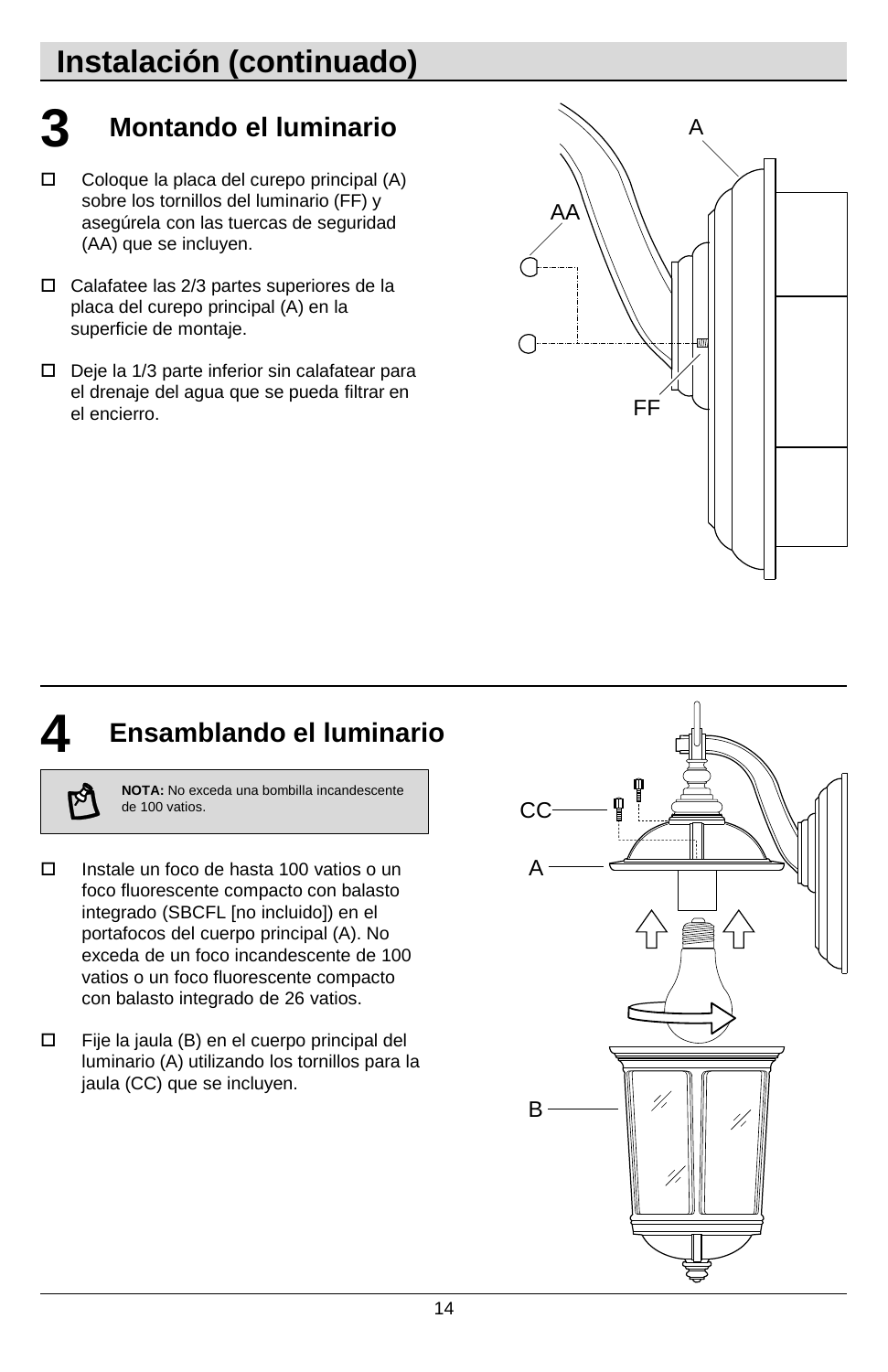## **Operación**

- □ Conecte la alimentación en el disyuntor o caja de fusibles.
- □ Gire el interruptor de la luz para activar el aparato.

#### **MANTENIMIENTO DEL EXTERIOR**

Use un paño limpio y seco o ligeramente humedecido y limpie la superficie de la linterna.

#### **MANTENIMIENTO DEL INTERIOR**

- □ Apague la potencia a la linterna de manera de desconectando el disyuntor o quitando el fusible en la caja de fusibles.
- Use un paño limpio y seco o ligeramente humedecido y limpie la superficie de la linterna.



**NOTA:** No use limpiadores con químicos, solventes o abrasivos fuertes. Use sólo un paño seco para sacudir o limpiar con cuidado.

#### **Solución de Problemas**

| <b>Problema</b>                                                                             | <b>Solución</b>                                                               |
|---------------------------------------------------------------------------------------------|-------------------------------------------------------------------------------|
| La luz no se enciende.                                                                      | Asegúrese de que la energía eléctrica<br>□<br>esté encendida.                 |
|                                                                                             | Pruebe o cambie el interruptor.<br>Verifique los cableado.<br>Cambie el foco. |
| El fusible se funde o el disyuntor de<br>circuitos se dispara cuando se enciende<br>la luz. | Verifique las conexiones de los cables.<br>П                                  |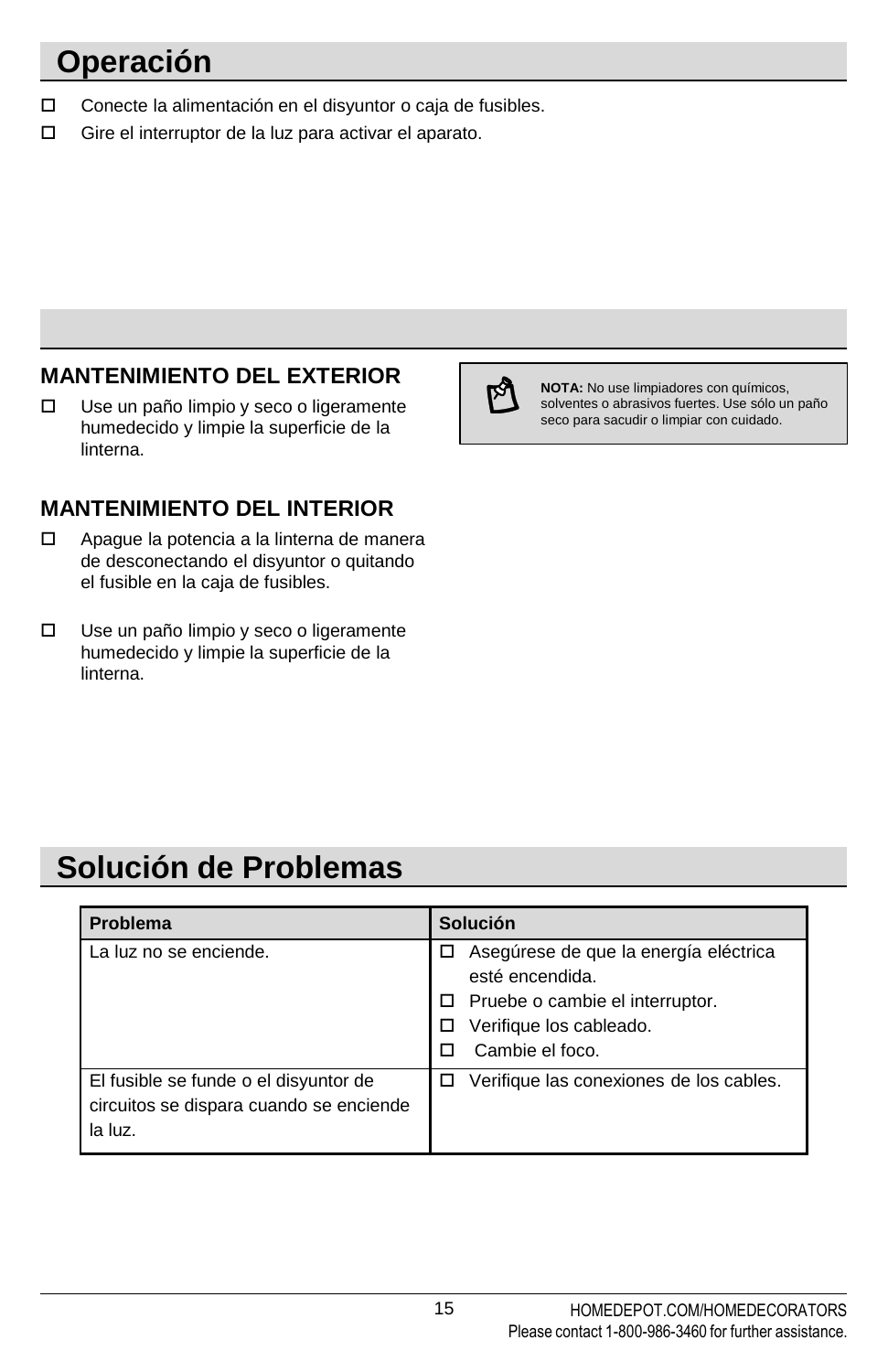# HOME DECORATORS COLLECTION

Preguntas, problemas, o piezas faltantes? Antes de regresar a la tienda, llama al Servicio al Cliente de Home Decorators Collection 8 a.m. – 7 p.m., Hora del Este, Lunes – Viernes 9 a.m. – 6 p.m., Hora del Este, Sábado

**1-800-986-3460**

#### **HOMEDEPOT.COM/HOMEDECORATORS**

Conserve este manual para futuras consultas.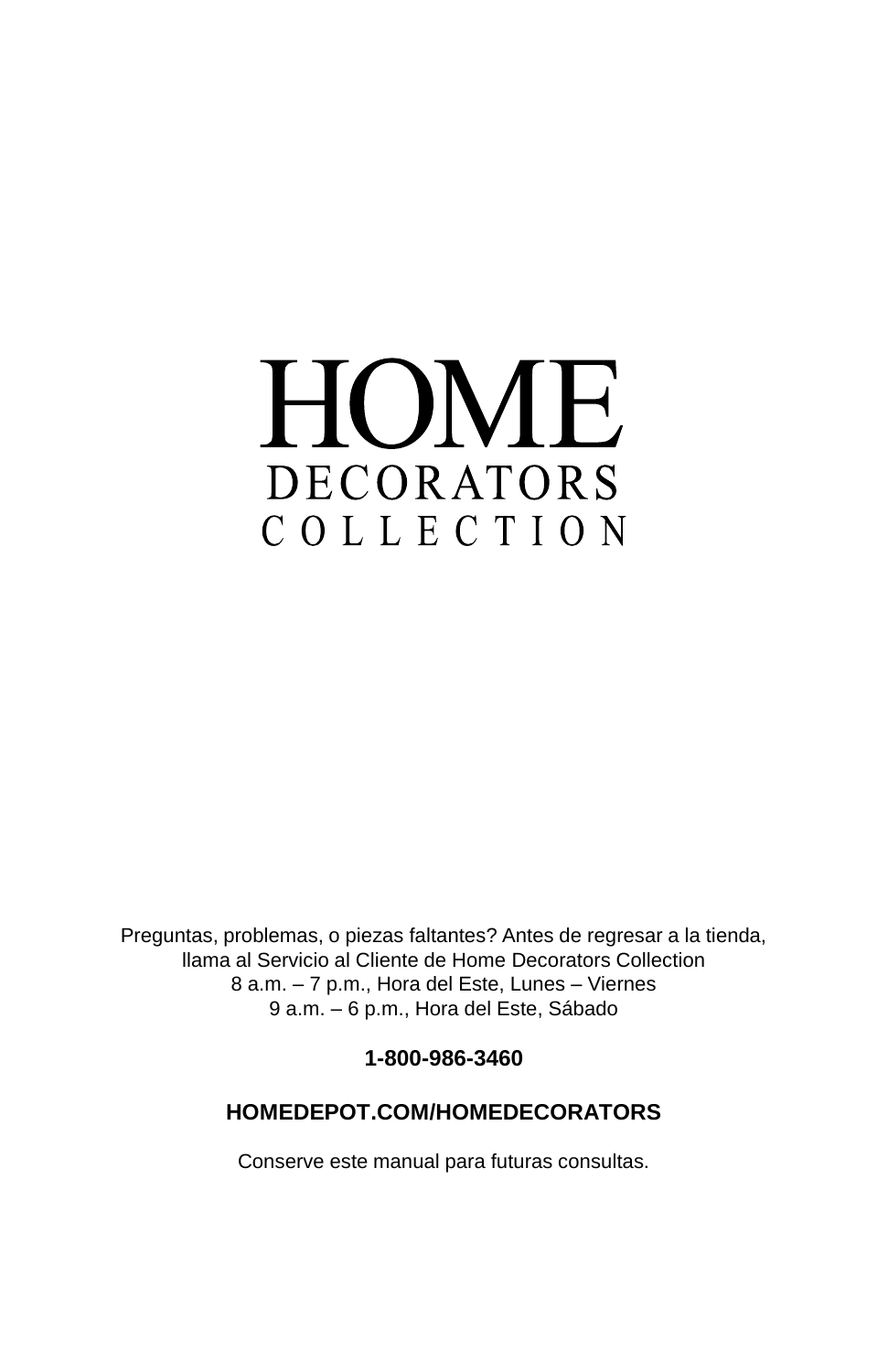

**Article: 702 480 Modèle: HB7262-293**

#### **GUIDE D'UTILISATION ET D'ENTRETIEN \_\_\_\_\_\_\_\_\_\_\_\_\_\_\_\_\_\_\_\_\_\_\_\_\_\_\_\_\_\_\_\_\_\_\_\_**

# LANTERNE MURALE D'EXTÉRIEUR



Questions, problèmes, pièces manquantes? Avant de retourner au magasin, appeler Home Decorators Collection Service à la clientèle 8:00 – 19:00, HNE, Lundi – Vendredi 9:00 – 18:00, HNE, Samedi

**1-800-986-3460**

#### **HOMEDEPOT.COM/HOMEDECORATORS**

#### *MERCI*

*Nous apprécions la confiance que vous avez placée dans Home Decorators Collection grâce à l'achat de cette lanterne murale incandescent d'extérieur. Nous nous efforçons de créer continuellement la qualité des produits conçus pour améliorer votre maison. Rendez-nous visite en ligne pour voir notre gamme complète de produits disponibles pour votre maison besoin d'amélioration. Merci d'avoir choisi le Home Decorators Collection!*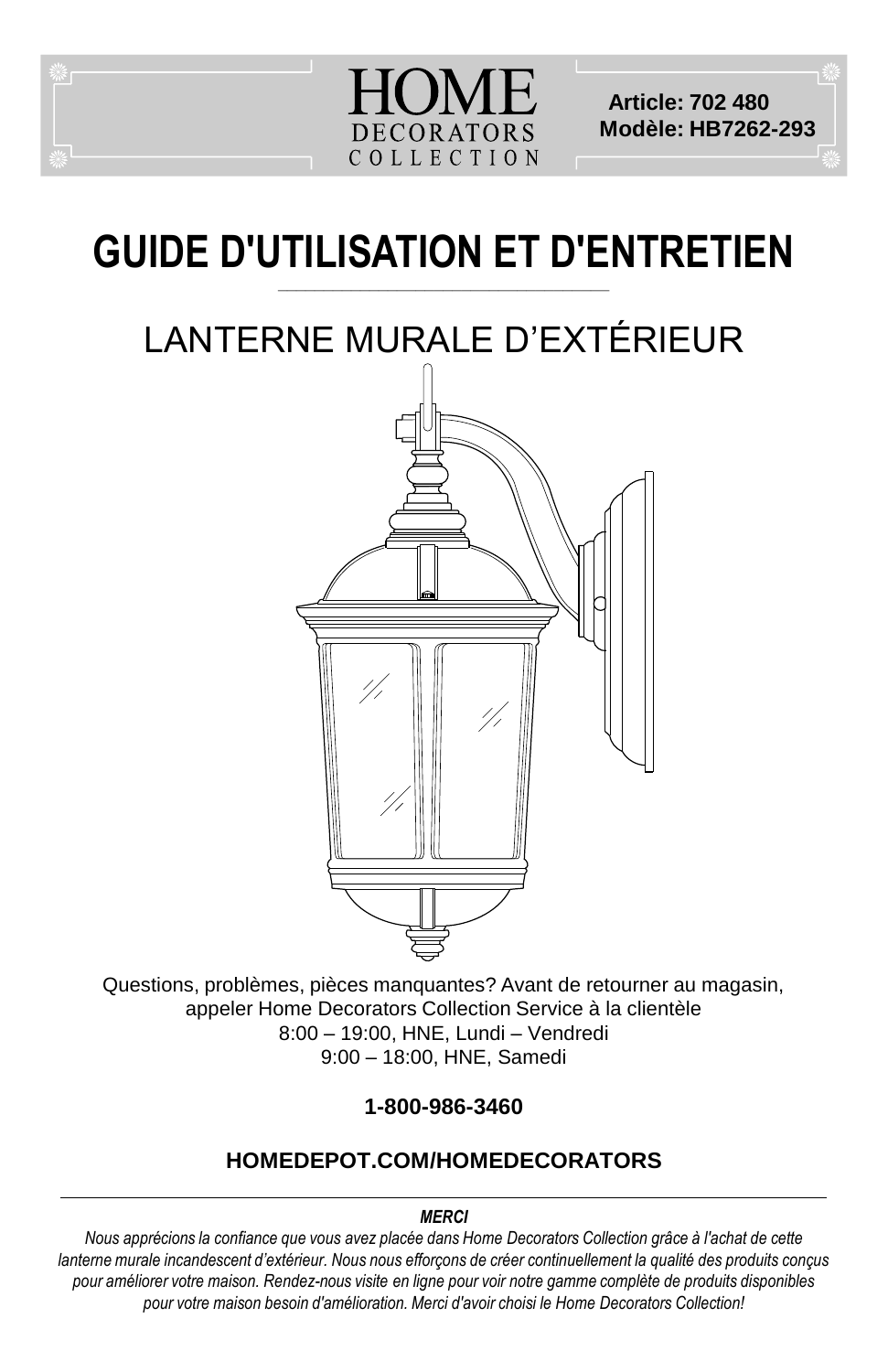### **Table des Matières**

| Table des Matières              |    |
|---------------------------------|----|
| Consignes de Sécurité           | 18 |
| Garantie                        | 18 |
| Pré-Installation                | 10 |
| Planification du l'Installation | 19 |
| Outils                          | 10 |
| Matériel                        | 10 |
| Contenu du Paquet               |    |

# **Consignes de Sécurité**

- Avant de commencer l'installation de ce luminaire ou à la dépose d'un précédent luminaire, débrancher l'alimentation en désactivant le disjoncteur ou en retirant le fusible de la platine de fusibles.
- Consulter un électricien qualifié si vous avez des questions électriques ou si vous avez besoin de remplacer le pilote.
- $\square$  Si vous avez des non-électriques questions au sujet de ce luminaire, veuillez contacter notre équipe de Service Clientèle au 1-800-986-3460 ou HOMEDEPOT.COM/HOMEDECORATORS.

#### **Garantie**

#### **CE QUI EST COUVERT**

Le fabricant garantit ce luminaire est exempt de défauts de matériaux et de fabrication pour une période de deux (2) ans à compter de la date d'achat. Cette garantie s'applique uniquement à l'acheteur d'origine et uniquement aux produits utilisés dans une utilisation normale. Si le produit s'avère défectueux, la seule obligation du fabricant, et votre seul recours, consiste à réparer ou à remplacer le produit, à la discrétion du fabricant, pourvu que le produit n'ait pas fait l'objet d'un usage inadéquat ou abusif, d'un accident, de modifications, d'altérations, de négligence ou d'une mauvaise manipulation.

#### **CE QUI N'EST PAS COUVERT**

Cette garantie ne s'applique pas à tout produit qui se trouve à avoir été incorrectement installé, configuré, ou utilisé de quelque façon pas conformément aux instructions fournies avec le produit. Cette garantie ne s'applique pas à une défaillance du produit à la suite d'un accident, un abus, une négligence, une modification, ou une mauvaise installation, ou tout autre manquement, non liée à un défaut de matériau ou de fabrication. Cette garantie ne s'applique pas à la finition d'une partie du produit, comme la surface et / ou l'altération, car cela est considéré usure normale.

Le fabricant ne garantit pas et décline spécifiquement toute garantie, expresse ou implicite, d'adéquation à un usage particulier, autre que la garantie contenue dans ce document. Le fabricant décline expressément toute responsabilité et ne peut être tenu responsable de toute perte ou dommage indirect ou accessoire, y compris mais sans s'y limiter, les coûts du travail / dépenses impliqués dans le remplacement ou la réparation dudit produit.

Contactez l'équipe du Service à la Clientèle au 1-800-986-3460 ou visite HOMEDEPOT.COM/HOMEDECORATORS.

| Installation                  |      |
|-------------------------------|------|
| Opération                     | -23. |
| <b>Entretien et Nettoyage</b> | 23   |
| Entretien Extérieur           | 23.  |
| Entretien Intérieur           | 23   |
| Dépannage                     | 23.  |



**AVERTISSEMENT :** Déconnecter l'alimentation avant le retrait ou l'installation d'un luminaire d'éclairage.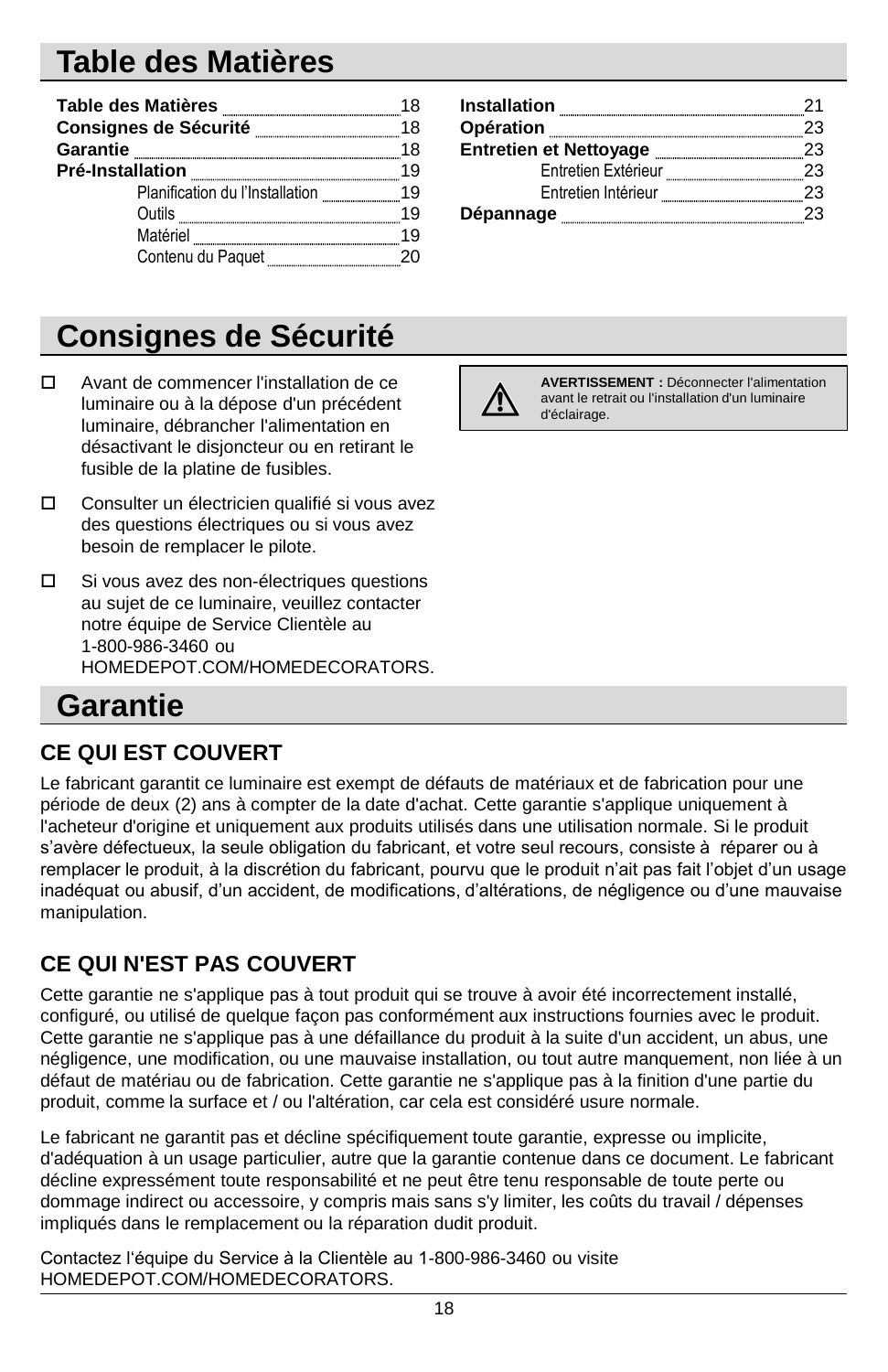# **Pré-Installation**

#### **PLANIFICATION DE L'INSTALLATION**

DD | Capuchons de Connexion | 3

Lire toutes les instructions avant assemblage et l'installation. Avant de commencer l'installation du luminaire ou la dépose d'un précédent luminaire, débrancher l'alimentation en désactivant le disjoncteur ou en retirant le fusible de la platine de fusibles. Pour éviter d'endommager le produit, assembler sur un doux et non abrasif surface tels que tapis ou un morceau de carton.

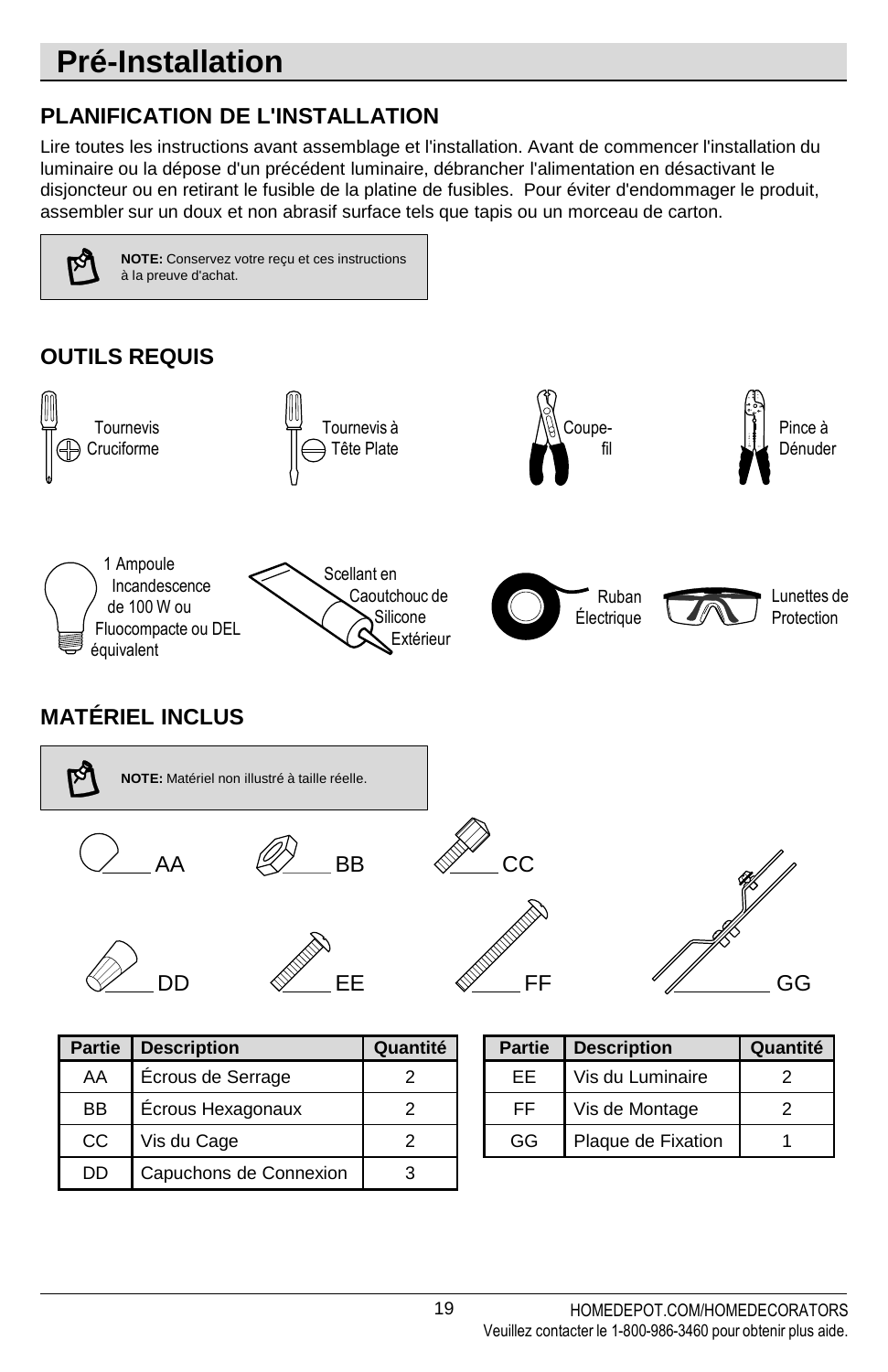# **Pré-Installation (continue)**

#### **CONTENU DU PAQUET**



| <b>Partie</b> | <b>Description</b> | Quantité |
|---------------|--------------------|----------|
|               | Corps du Luminaire |          |
|               | Cage               |          |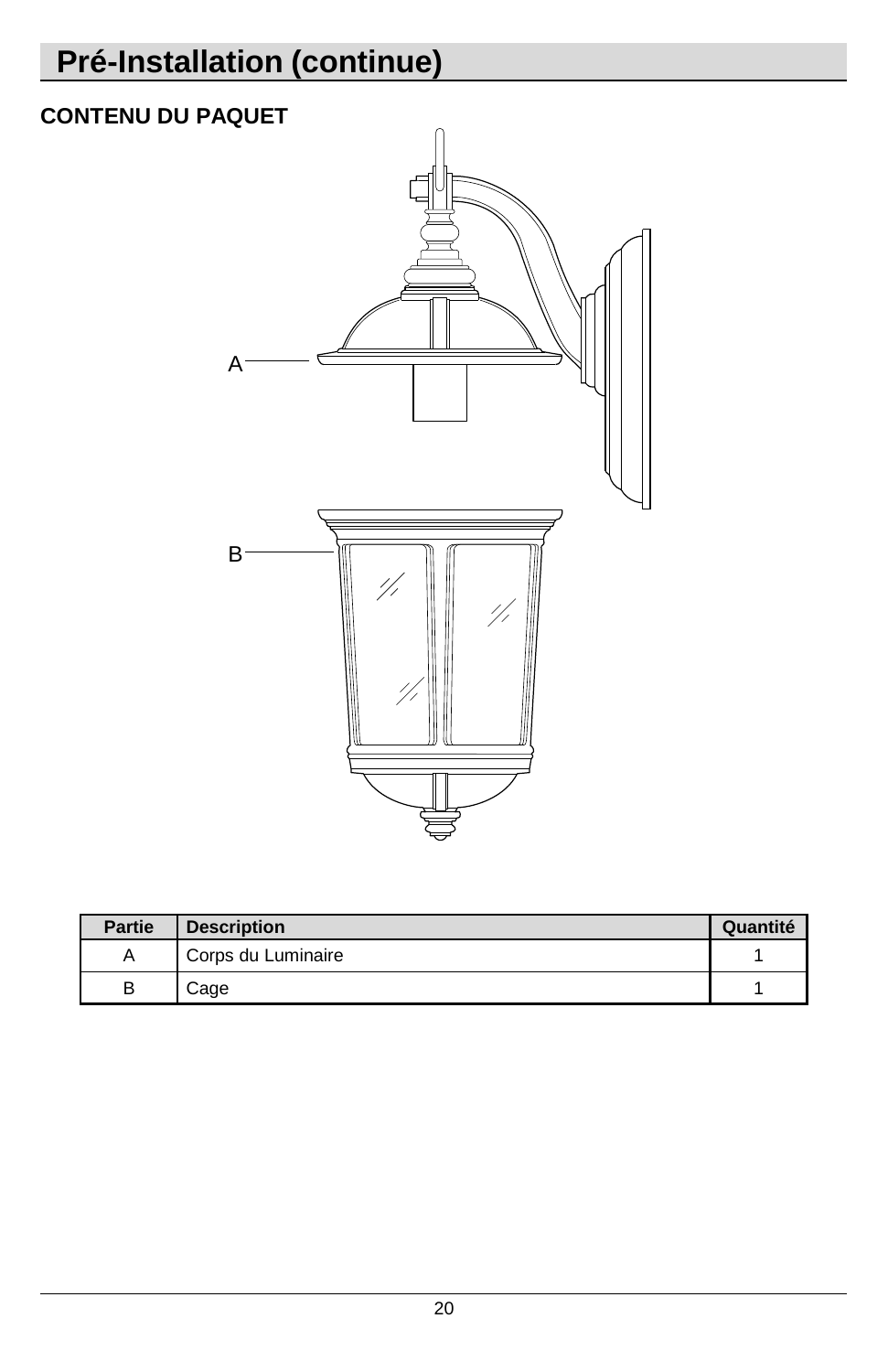#### **Installation**

# **1 Le montage du matériel**

- Vissez les vis du montage (FF) dans les trous prévus sur la plaque de fixation (GG).
- Vissez les écrous hexagonaux (BB) sur les vis du montage (FF). Ne pas serrer les écrous hexagonaux (BB) pour l'instant.
- $\square$  Tirez les fils d'alimentation hors de la boîte de sortie et installez la plaque de fixation (GG) sur la boîte de sortie à l'aide des vis de luminaire (EE).
- □ Placer la plaque arrière du le corps du luminaire (A) au-dessus de la boîte de sortie, en veillant à faire passer les vis du montage (FF) par les trous prévus à cette fin.
- Réglez les vis de montage (FF) jusqu'à ce qu'elles dépassent à partir de la plaque arrière du le corps du luminaire 6.35 mm
- Retirez la plaque arrière du le corps du luminaire (A) et fixez en place les vis du montage (FF) en serrant les écrous hexagonaux (BB) contre la plaque de fixation (GG).



#### **2 La connexion des fils**

**NOTE:** Si vous avez des questions concernant l'installation électrique, veuillez consulter le code de l'électricité en vigueur dans votre province pour connaître les méthodes de mise à la terre approuvées.

- Reliez le fil d'alimentation noir au fil noir du luminaire à l'aide d'un capuchon de connexion (DD).
- $\Box$  Reliez le fil d'alimentation blanc au fil blanc du luminaire à l'aide d'un capuchon de connexion (DD).
- Reliez le fil de terre du luminaire et le fil de terre de la boîte de sortie à l'aide d'un capuchon de connexion (DD).
- Enroulez toutes les connexions avec du ruban isolant pour plus de sécurité.

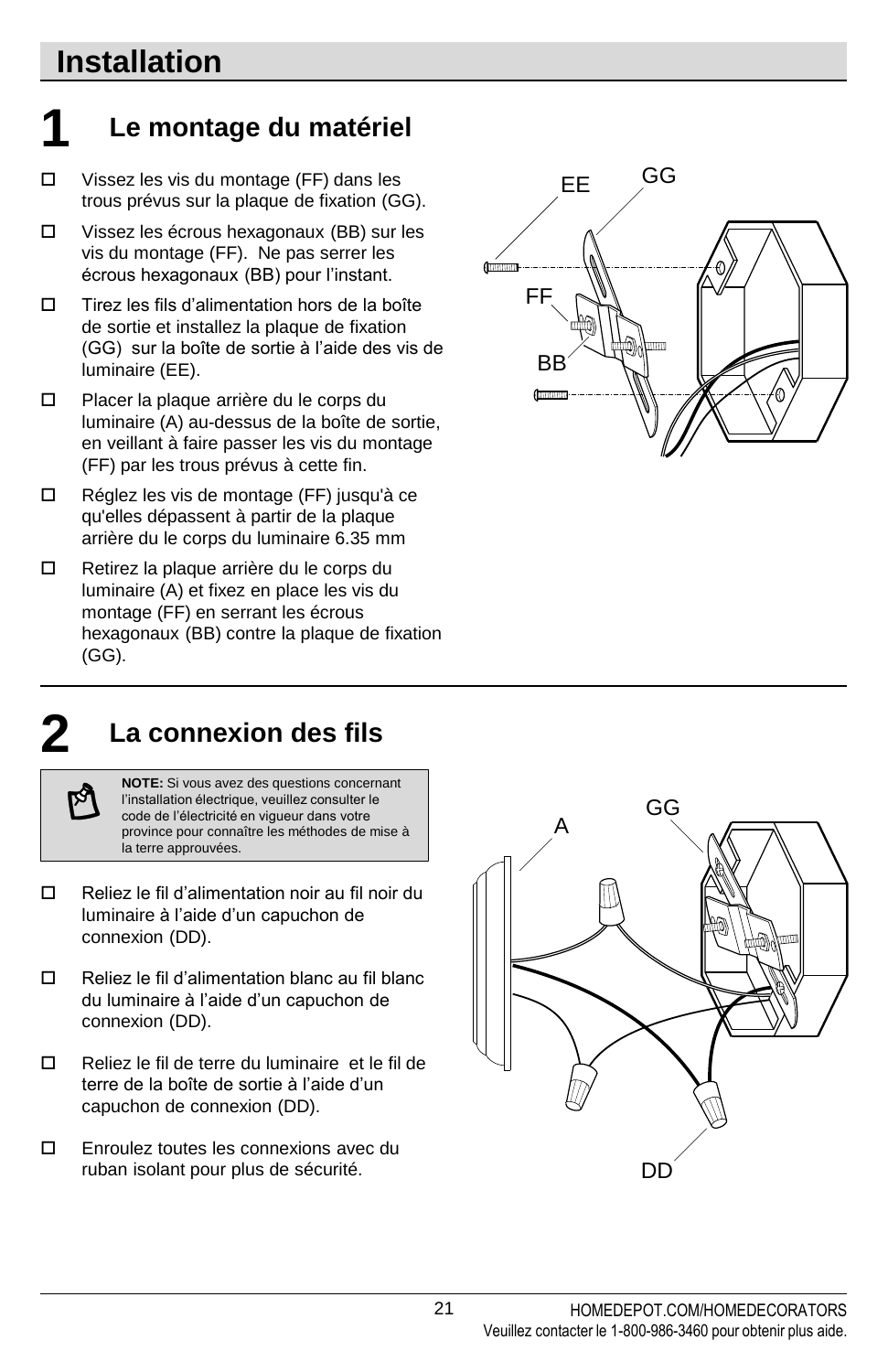# **Installation (continue)**

# **3 Le montage du luminaire**

- Placez la plaque arrière du le corps du luminaire (A) sur les vis du montage (FF) et le fixer en place à l'aide des Écrous de serrage (AA) fournies.
- Calfeutrez les deux tiers supérieurs du la plaque arrière du le corps du luminaire (A).
- Laissez le tiers inférieur du joint non calfeutré de manière à permettre l'écoulement de l'eau qui pourrait s'infiltrer dans cet espace.



#### **4 L'assemblage de luminaire**

**NOTE:** La puissance de l'ampoule incandescente ne doit pas dépasser 100 watts

- $\Box$  Installez une ampoule de 100 watts max. ou une LFCBI (lampe fluorescente compacte à ballast intégré [non comprise]) dans la douille du corps du luminaire (n° 1). La puissance de l'ampoule incandescente ne doit pas dépasser 100 watts et celle de la LFCBI ne doit pas dépasser 26 watts.
- $\Box$  Fixez la cage (B) au corps du luminaire (A) à l'aide des vis de cage (CC) prévues à cette fin.

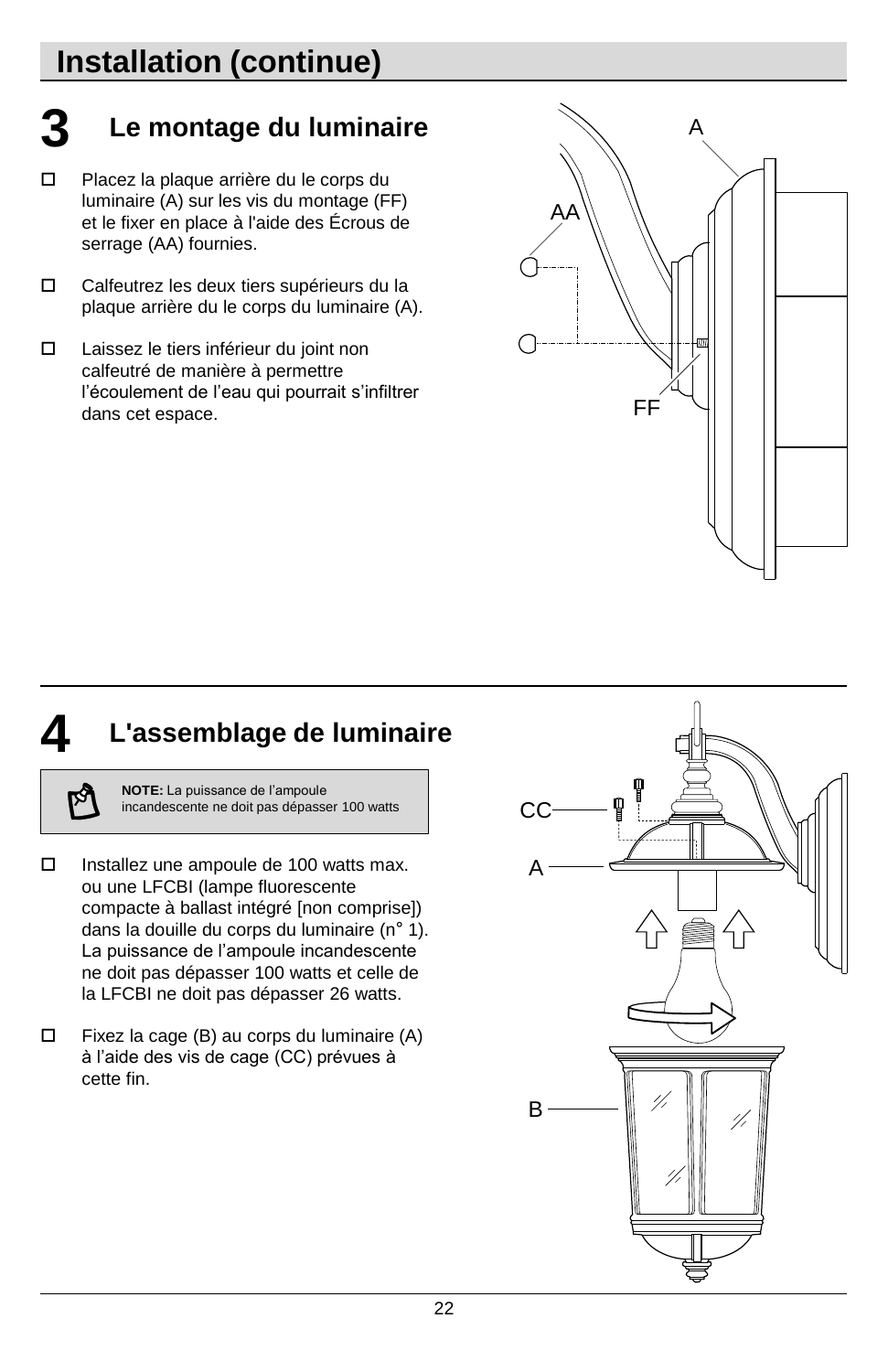# **Opération**

- □ Mettez sous tension au niveau du disjoncteur ou des fusibles.
- Allumez l'interrupteur pour activer l'appareil.

#### **ENTRETIEN EXTÉRIEUR**

 Utilisez un linge sec ou légèrement humide et essuyez le luminaire.

#### **ENTRETIEN INTÉRIEUR**

- Coupez tout le courant au niveau du disjoncteur ou retirez le fusible de la boîte de fusible.
- Utilisez un linge sec ou légèrement humide et essuyez le luminaire.



**NOTE:** N'utilisez aucun produit de nettoyage contentant des agents chimiques, des solvants ou des abrasifs durs. Utilisez uniquement un linge doux et sec pour enlever la poussière en essuyant délicatement

#### **Dépannage**

| <b>Problème</b>                                                            | <b>Solution</b>                                                                                                                                     |
|----------------------------------------------------------------------------|-----------------------------------------------------------------------------------------------------------------------------------------------------|
| La lumière ne s'allume pas.                                                | □ Ouvrez l'interrupteur ou le disjoncteur.<br>Vérifiez ou remplacez l'interrupteur.<br>Vérifiez les connexions électriques.<br>Remplacez l'ampoule. |
| Le fusible brûle ou le disjoncteur saute<br>lorsqu'on allume le luminaire. | Vérifiez les connexions électriques.<br>п                                                                                                           |